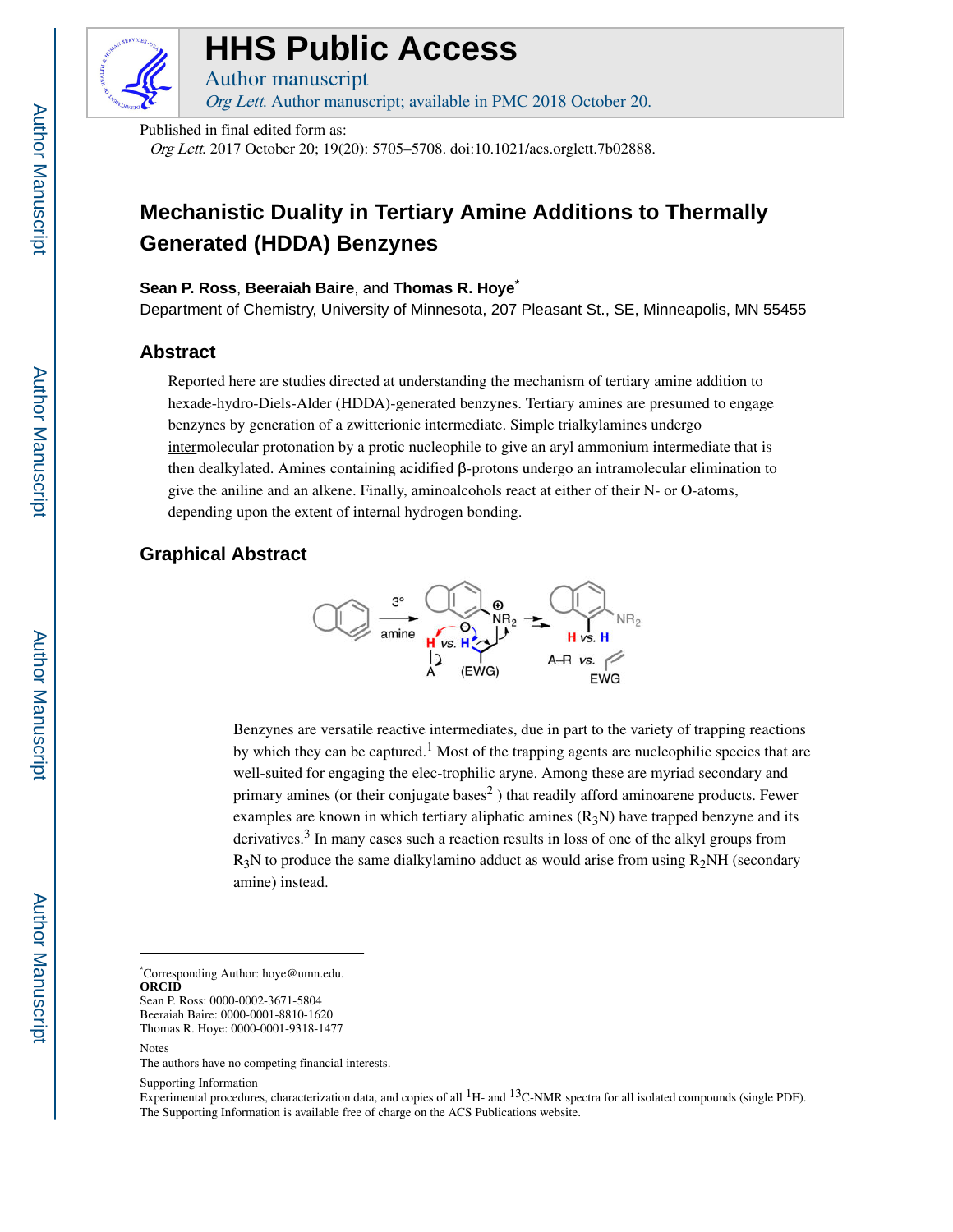The earliest example of this type of process comes from a study by Wittig<sup>3a</sup> in which N,Ndiethylaniline was produced when  $o$ -benzyne (1) was generated in the presence of  $Et<sub>3</sub>N$ (Scheme 1a). The mechanistic explanations for this reaction invoked the fragmentation of the 1,3-zwitterion (or betaine) **2** to eject ethylene and release the observed benzyne-derived product.  $3a,b,h,k-0,s$  Alternative proposals have been made for similar transformations in light of the fact that amines lacking a β-hydrogen give rise to similar aniline derivatives.  $3c,d,f,h,i,k-n,p,q,r$  For example, Biju and coworkers<sup>3q</sup> have reported that N-methyl-<sup>N</sup>-phenylaniline is produced when **1** is generated in the presence of N,N-dimethylaniline (Scheme 1b). This is proposed to proceed through the quaternary ammonium triflate **3**, which is then demethylated, presumably *via* nucleophilic displacement. In all of these previous studies, the benzyne has been generated under basic conditions, which could influence the mechanistic path by which the intermediates **2** or **3** proceed to the product.

The thermal cycloisomerization of triynes and tetraynes connected by a three-atom tether produces fused bicyclic benzyne derivatives<sup>4</sup> The benzynes generated by this hexadehydro-Diels-Alder (HDDA) reaction<sup>5</sup> are produced in the absence of the reagents and byproducts that necessarily accompany many of the now-classical meth-ods of aryne generation. This has provided the opportunity to gain new mechanistic understanding of the inherent reaction pathways of certain aryne trapping reactions.<sup>6</sup> Capitalizing on this feature, we have studied and report here mechanistic details concerning the reactions of tertiary amines with HDDA benzynes. We show that the nature of the amine dictates the fate of the initially formed 1,3 zwitterion.

Tetrayne **4** undergoes a HDDA cycloisomerization to form the electrophilic benzyne **6,**  which then engages tertiary amines like Et<sub>3</sub>N to produce the aniline derivatives 5-maj and 5**min** (Scheme 2a).<sup>7</sup> The initially formed 1,3-zwitterion **7** could give rise to aniline **5-maj** by two distinct pathways, similar to those discussed above for traditionally generated benzynes. Spontaneous ejection of ethylene (path i) would lead directly to **5-maj**, whereas protonation of **7** at carbon by a Brønsted acid present in the reaction mixture (path ii) would give ion pair **8**, which could give **5-maj** by either E2 elimination (to give ethylene) or by substitution (to give the ethylated analogue of A−).

When tetrayne **4** and triethylamine were heated in deuterochloroform, a 1.1:1 ratio of **5-maj** $d$ **:5-min-** $d$  was observed; each was ca. 98% isotopically labeled (<sup>1</sup>H NMR and GC-MS). These presumably arose by deuteration of **7** by solvent followed by deethylation. This implied that path ii (Scheme 2a) was the operative mode. To determine the fate of the alkyl group, trioctylamine and **4** were heated in chloroform (Scheme 2b). This resulted predominantly in the formation of the dioctylaniline derivative **9** and 1-chlorooctane (**10a**) as the only observed product of loss of the octyl moiety. No 1-octene was seen, suggesting that path i is not operative. We have previously observed alkyl chloride formation in a different benzyne trapping reaction in chloroform;<sup>8</sup> the chloride nucleophile could be generated by loss/delivery of chloride ion from Cl<sub>3</sub>C<sup>−</sup>. An attempt to trap Cl<sub>2</sub>C: with cyclohexene did not lead to an observable amount of the cyclopropane derivative. α-Elimination of chloride from  $Cl_3C^-$  is slow in the absence of an metal counterion.<sup>9</sup> When this reaction was performed in CDCl3, nearly complete deuteration of the aromatic site in both the major and minor isomers of **9** was seen.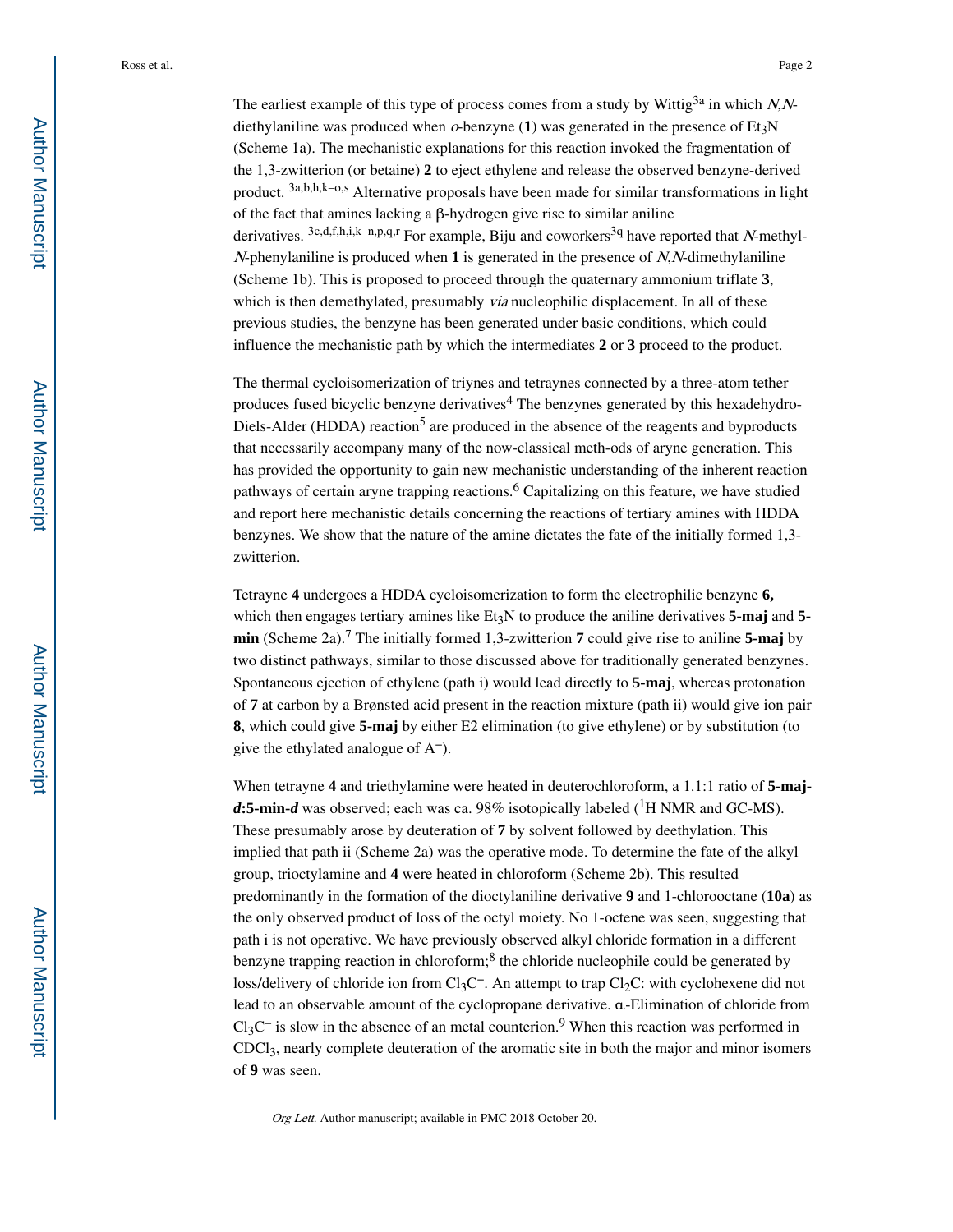An analogous experiment was performed in ethyl acetate solution to remove the proton donation event that chloroform provided. Adducts **9** were formed, now accompanied by octyl acetate (**10b,** 77% relative to **9**) as the only identifiable octyl related byproduct (Scheme 2c). Assuming that the presence of a small amount of water in the ethyl acetate was responsible for the acetate byproduct, we repeated the experiment in water-saturated EtOAc. If  $D_2O$  was used instead, ring deuteration levels were, again, very high, consistent with rapid hydrogen donation by water to the initial 1,3-zwitterion (cf. **7**).

The  $Et<sub>3</sub>N$  trapping experiment was next repeated in carefully dried benzene (azeotropic predistillation and treatment with activated molecular sieves). This resulted in a very complex product mixture with formation of only a trace amount of products **5**. This argues against the viability of path i. However, when acetic acid (1.5 equiv) was used as a proton source and Et<sub>3</sub>N and 4 were heated in benzene- $d_6$  extremely clean formation of 5-maj and **5-min** was observed. The <sup>1</sup>H NMR spectrum of this reaction mixture (Figure 1a) shows the (i) formation of an equivalent of ethyl acetate, formed almost assuredly by dealkylation of **8**   $(A = AcO,$  Scheme 2a) by the acetate counterion and (ii) the overall cleanliness of the reaction. These results suggest the possibility of multicomponent coupling if a cyclic tertiary amine were to be used, a process known for both traditional<sup>3r,t-w,10 a</sup> as well as HDDAgenerated benzynes<sup>10b</sup>.

We next surmised that use of triflic instead of acetic acid might allow for formation of the stable ion pair  $8(A = TfO)$ . Indeed and as shown by the NMR spectrum in Scheme 3b, very clean formation of the ammonium triflates **8-maj** and **8-min** was observed. Formation of similar ammonium triflate salts has been seen for  $R_3N$  trapping of 1,2-dehydrobenzene itself, generated from 2-(trimethylsilyl)phenyltriflate. 3p,q, 11

We have also explored a tertiary amine having β-aminoester moieties, which bear more acidic protons beta to the nitrogen atom. Specifically, the β-aminodiester **12** was used to capture the unsymmetrical benzyne **13**, formed upon heating **11** (Scheme 3a). Adduct **14**  (now as essentially a single constitution because of the nature of the reactivity of benzyne 13)<sup>12</sup> and acrylic acid ethyl ester were formed in a nearly 1:1 ratio (in-situ <sup>1</sup>H-NMR). This shows that the presence of an electron-withdrawing group beta to the amine activates an elimination pathway. This could occur either by direct deprotonation of the proton alpha to the ester by the phenyl anion (cf. path i, Scheme 2a) or by sequential protonation and deprotonation by an external acid (e.g., adventitious water). When **11** and **12** were heated in CDCl3, **14** was formed with no detectable deuterium incorporation, ruling out bimolecular protonation by solvent, an efficient process in the case of formation of deuterated **5** and **9**  (Scheme 2).

A series of labeling studies was designed to assess the origin of the aromatic proton in **14**. The deuterated diester **12-***d4* [from **12** and DBU in MeOD; 95%-d (GC-MS)] and **11**, when heated, showed partial deuterium incorporation at the C7 position of **14**, presumably via the elimination shown in **16a**. Careful examination indicated that deuterium had also been partially incorporated at the benzylic position in product **14**. This likely occurs through an initial deprotonation of the benzylic proton in conformer **16b** to give the benzylic nitrogen ylide  $17,^{13,14}$  which then abstracts a deuterium alpha to the ester (Scheme 3b). When the N-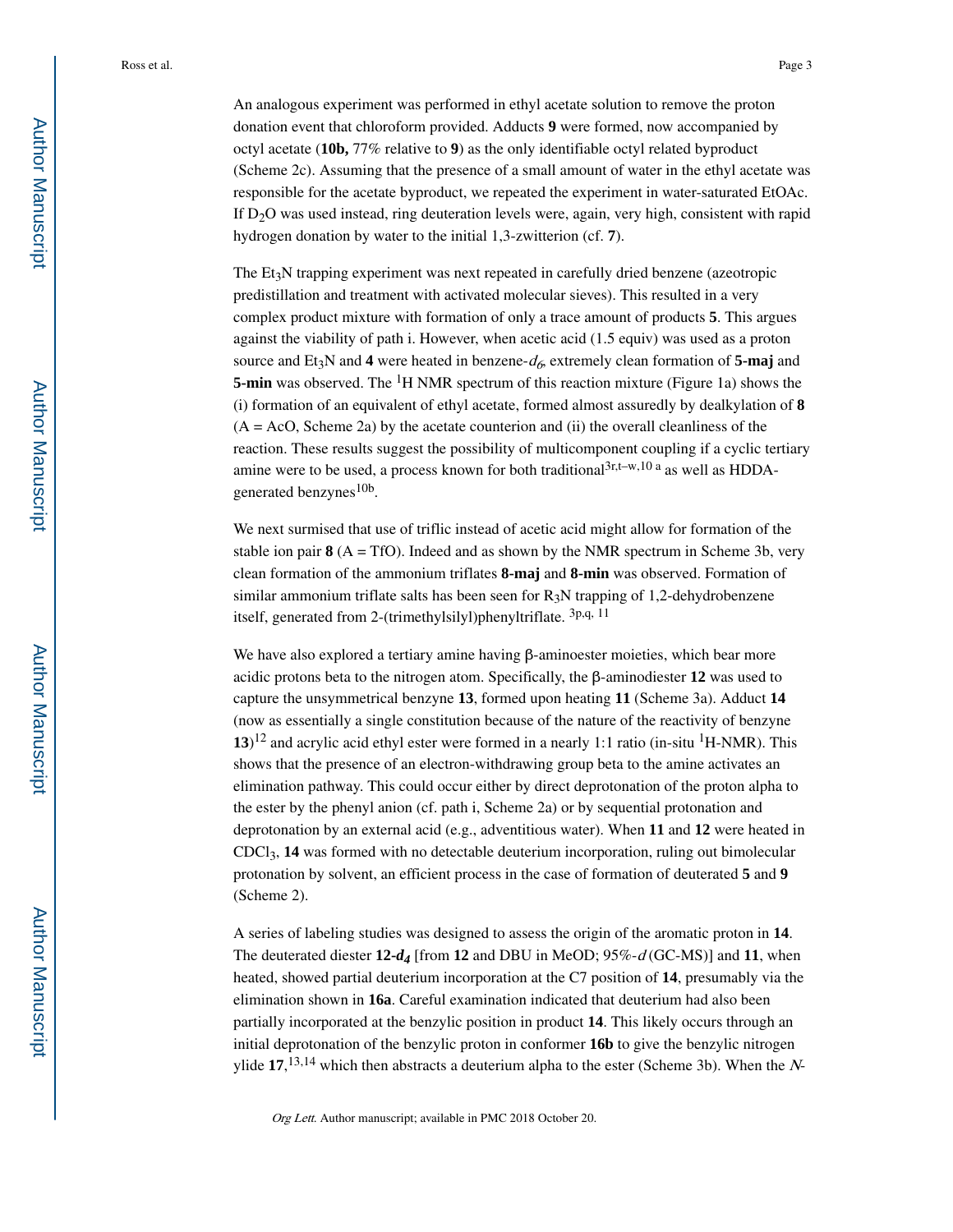*n*-butyl analog **18** was used (in CHCl<sub>3</sub>), adduct **19** (63%) was cleanly formed; when this experiment was repeated in deuterochloroform, there was no sign of deuterium incorporation. When tetrayne **11** was heated in the presence of the deuterated diester **18-***d4*, deuterium was incorporated at the aryl position to give **19-***d3* (71%). We presume that the less than complete deuteration seen at C7 in the arene is arising from the small levels of water likely present in these NMR experiments. Regardless, these results clearly point to intramolecular protonation of the carbanionic center by the protons alpha to the methyl ester; in other words, path i is viable when the protons have enhanced acidity.

We also explored reactions of amino alcohols in which competitive  $O<sup>6b</sup>$  vs. N-addition modes of reaction could occur. In-deed, the reaction of **11** with 2-(N,Ndimethylamino)ethanol gave both the 2-(dimethylamino)ethyl aryl ether **20** and tertiary anilines **21** and **22** (Scheme 4a). The latter pair presumably arise from competitive demethylation vs. de-hydroxyethylation (oxirane formation?). In con-trast, the homolog 3- (N,N-dimethylamino)-1-propanol gave, at most, only a trace of the ether analog **23**; the amines **24** and **22** were the predominate products. Now a greater amount of the latter was formed, perhaps reflecting a slower loss of oxetane vs. oxirane. An explanation for preferential formation of ether **20** is offered in Scheme 4b. The intramolecularly hydrogen bonded aminoethanol<sup>15</sup> **25** adds to the benzyne to produce the 1,6-zwitterion **26** directly. This would require only slight reorganization of the O–H and N–H bond lengths along the reaction coordinate.

Finally, when the tropane alkaloid<sup>10b</sup> scopoline (27), the  $N-(\beta$ -hydroxyalkyl)amine of which exists nearly exclusively in a hydrogen bonded array, <sup>16</sup> was used (10 equiv), the 1:1 ether adduct **28** was cleanly formed. The use of only 1.5 equivalents of this more exotic aminoalcohol produced not only **28** but the 2:1 adduct **29** in a similarly clean overall reaction. The no-longer hydrogen bonded amine in primary product **28** reacted further with a second copy of the benzyne at a rate competitive with the initial addition by the alcohol in **27**. Consistent with this behavior, when the reaction of **11** was reexamined using reduced amounts of  $2-(N,N$ -dimethylamino)ethanol, increasing levels of an analogous  $2:1$  adduct were observed [see Supporting Information (SI)].

In conclusion, we have shown that the reaction of HDDA-generated benzynes with tertiary amines can follow two distinct mechanistic paths originating from the 1,3-zwitterion (e.g., **7**) depending on the nature of the amine. If the amine contains only unactivated β-protons in its alkyl groups, intermolecular protonation by a protic nucleophile followed by substitution is the predominant event (Scheme 2, path ii; and Figure 1a). If the counterion of the HA proton donor is a weak nucleophile (i.e., HA is a strong acid), quaternary ammonium ions are formed (Figure 1b). If acidified protons are present in the position beta to the amine nitrogen atom, an intramolecular proton transfer and elimination predominates (Scheme 3). N-(β- and  $\gamma$ -Hydroxyalkyl)amines can undergo reaction at either the oxygen or nitrogen atom, depending on the presence and strength of intramolecular hydrogen bonding (Scheme 4). Collectively, these results show that tertiary amines can be efficient traps for HDDAgenerated benzynes and, when paired with a protic nucleophile, have the poten-tial to be used in multicomponent coupling reactions, $10$  a topic that is currently being explored in our laboratory.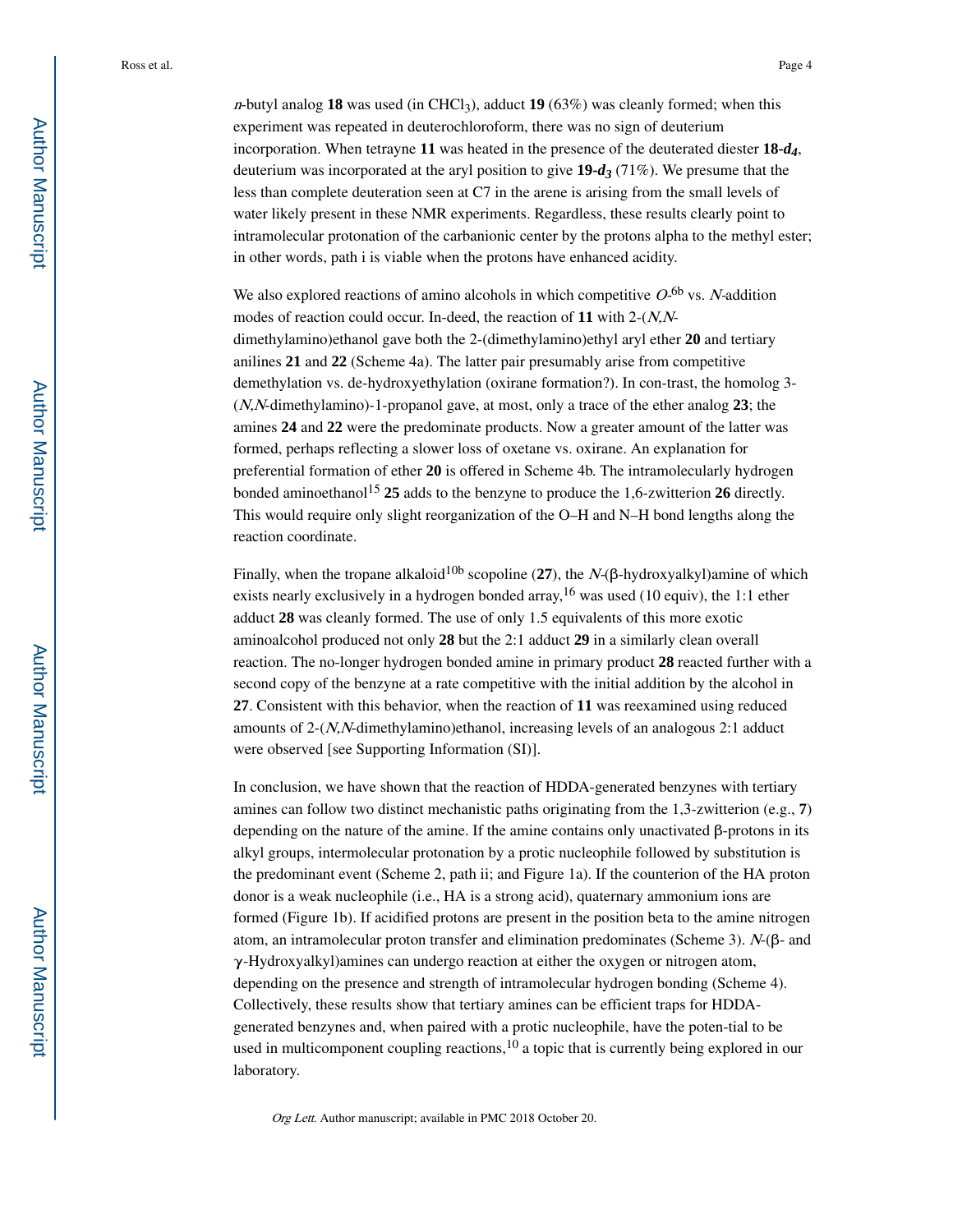## **Supplementary Material**

Refer to Web version on PubMed Central for supplementary material.

#### **Acknowledgments**

This work was supported by the U.S. Department of Health and Human Services, National Institute of General Medical Sciences (GM-65597). NMR spectral data were obtained with an instrument procured with a grant from the National Institutes of Health Shared Instrumentation Grant program (S10OD011952).

#### **References**

- 1. Tadross PM, Stoltz BM. Chem Rev. 2012; 112:3550–3577. [PubMed: 22443517]
- 2. The classic study by Roberts used the amide anion,  $NH_2^-$ , to demonstrate the symmetry of the reactive, in situ-generated 1,2-dehydrobenzene (o-benzyne). Roberts JD, Simmons HE Jr, Carlsmith LA. J Am Chem Soc. 1953; 75:3290–3291.
- 3. a) Wittig G, Merkle W. Chem Ber. 1943; 76:109–120.b) Wittig G, Benz E. Chem Ber. 1959; 92:1999–2013.c) Hellman H, Unseld W. Justus Liebigs Ann Chem. 1960; 631:82–88.d) Hellman H, Unseld W. Justus Liebigs Ann Chem. 1960; 631:89–94.e) Hellman H, Unseld W. Justus Liebigs Ann Chem. 1960; 631:95–100.f) Hellman H, Unseld W. Justus Liebigs Ann Chem. 1961; 642:22– 27.g) Lepley AR, Giumanini AG, Giumanini AB, Khan WA. J Org Chem. 1966:2051–2055.h) Hoffmann, R. W. "Dehydrobenzene and Cycloalkynes" Academic Press, New York, N. Y. 1967 p164–179. i) Lepley AR, Becker RH. J Org Chem. 1971; 36:1222–1227.j) Kametani T, Kigasawa K, Hiiragi M, Aoyama T, Kusama O. J Org Chem. 1971; 36:327–330.k) Kametani T, Kigasawa K, Hiiragi M, Aoyama T. J Org Chem. 1972; 37:1450–1453. [PubMed: 5033923] l) Sato Y, Aoyama T, Shirai H. J of Organomet Chem. 1974; 82:21–27.m) Sato Y, Toyooka T, Aoyama T. J Org Chem. 1976; 41:3559–3564.n) Sato Y, Ban Y, Aoyama T, Shirai H. J Org Chem. 1976; 41:1962–1965.o) Egashira N, Takenaga J, Hori F. Bull Chem Soc Jpn. 1987; 60(7):2671–2673.p) Cant AA, Bertrand GHV, Henderson JL, Roberts L, Greaney MF. Angew Chem Int Ed. 2009; 48:5199–5202.q) Bhojgude SS, Kaicharla T, Biju AT. Org Lett. 2013; 15:5452–5455. [PubMed: 24125098] r) Stephens D, Zhang Y, Cormier M, Chavez G, Arman H, Larionov OV. Chem Commun. 2013; 49:6558–6560.s) Karmakar R, Yun SY, Wang KP, Lee D. Org Lett. 2014; 16:6–9. [PubMed: 24313272] t) Varlamov AV, Guranova NI, Borisova TN, Toze FAA, Ovcharov MV, Kristancho S, Voskressensky LG. Tetrahedron. 2015; 71:1175–1181.u) Roy T, Baviskar DR, Biju AT. J Org Chem. 2015; 80:11131–11137. [PubMed: 26444249] v) Roy T, Bhojgude SS, Kaicharla T, Thangaraj M, Garai B, Biju AT. Org Chem Front. 2016; 3:71–76.w) Roy T, Thangaraj M, Gonnade RG, Biju AT. Chem Commun. 2016; 52:9044–9047.
- 4. a) Bradley AZ, Johnson RP. J Am Chem Soc. 1997; 119:9917–9918.b) Miyawaki K, Suzuki R, Kawano T, Ueda I. Tetrahedron Lett. 1997; 38:3943–3946.c) Tsui JA, Sterenberg BT. Organometallics. 2009; 28:4906–4908.d) Yun SY, Wang KP, Lee NK, Mamidipalli P, Lee D. J Am Chem Soc. 2013; 135:4668–4671. [PubMed: 23477300]
- 5. a) Hoye TR, Baire B, Niu D, Willoughby PH, Woods BP. Nature. 2012; 490:208–212. [PubMed: 23060191] (b) Baire B, Niu D, Willoughby PH, Woods BP, Hoye TR. Nature Protocols. 2013; 8:501–508. [PubMed: 23411632] (c) Diamond OJ, Marder TB. Org Chem Front. 2017; 4:891–910.
- 6. a) Mamidipalli P, Yun SY, Wang K, Zhou T, Xia Y, Lee D. Chem Sci. 2014; 5:2362–2367.b) Karmakar R, Lee D. Chem Soc Rev. 2016; 45:4459–4470. [PubMed: 26811898] c) Willoughby PH, Niu D, Wang T, Haj MK, Cramer CJ, Hoye TR. J Am Chem Soc. 2014; 136:13657–13665. [PubMed: 25232890] d) Zhang J, Niu D, Brinker VA, Hoye TR. Org Lett. 2016; 18:5596–5599. [PubMed: 27767316] d) Niu D, Wang T, Woods BP, Hoye TR. Org Lett. 2014; 16:254–257. [PubMed: 24329102] f) Baire B, Wang T, Hoye TR. Chem Sci. 2014; 5:545–550. [PubMed: 25419449]
- 7. a) Benyzne 6 often gives significant amounts of products arising from competitive attack at both of its sp-carbons<sup>10b,3s</sup> whereas most other HDDA benzynes (cf. that from 11) undergo nucleophilic attack with much higher selectivities.<sup>7c–e</sup> b) For the sake of simplicity only the major isomer is shown for all products (other than 5-maj and 5-min) arising from benzyne 6. Yield data and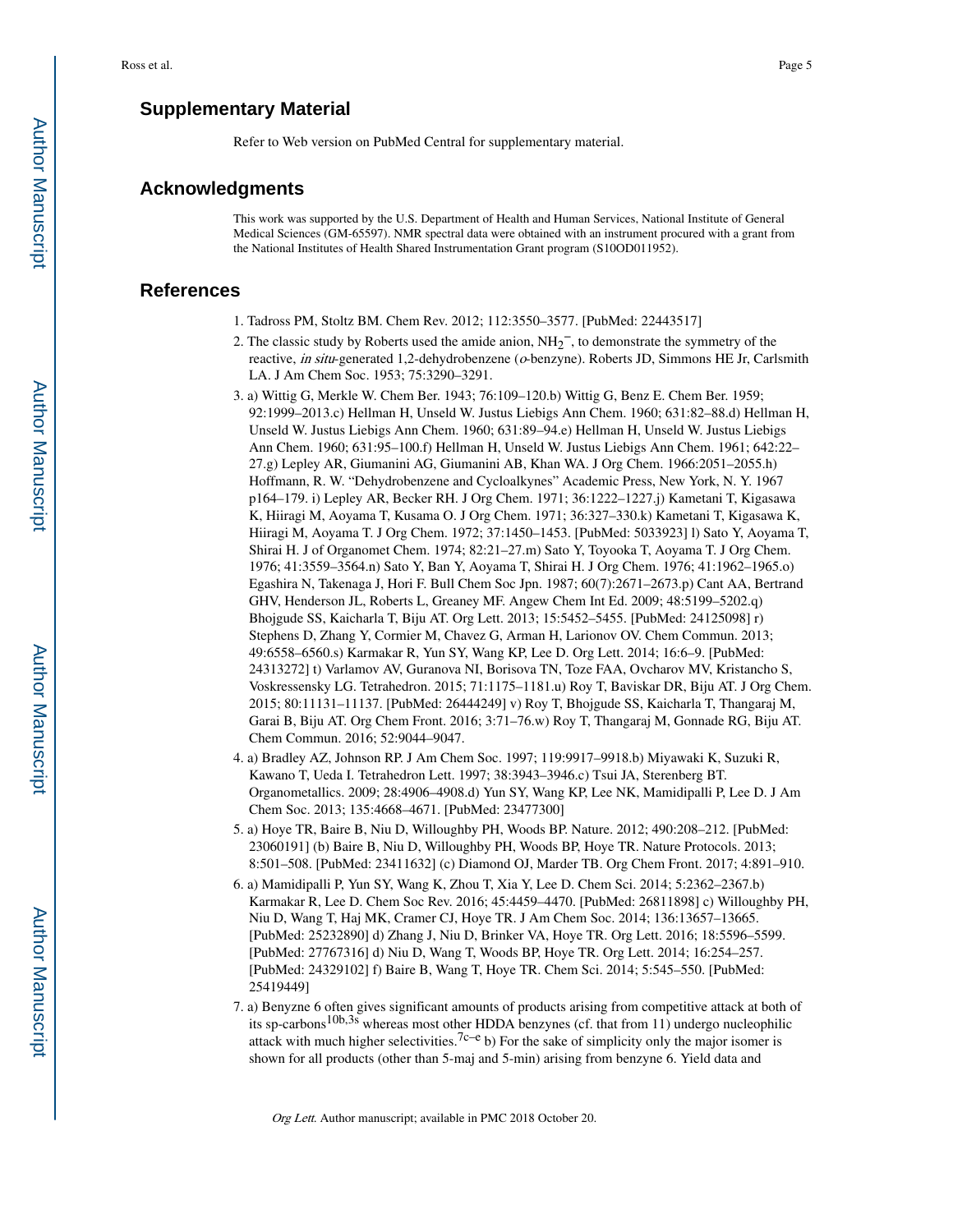deuterium incorporation results are reported for the sum of the two isomers; the ratio of major:minor products is indicated in parentheses. Hamura T, Ibusuki Y, Sato K, Matsumoto T, Osamura Y, Suzuki K. Org Lett. 2003; 5:3551–3554. [PubMed: 14507170] Garr AN, Luo D, Brown N, Cramer CJ, Buszek KR, Van-derVelde D. Org Lett. 2010; 12:96–99. [PubMed: 19961152] Cheong PHY, Paton RS, Bronner SM, Im GYJ, Garg NK, Houk KN. J Am Chem Soc. 2010; 132:1267–1269. [PubMed: 20058924]

- 8. Xu F, Xiao X, Hoye TR. J Am Chem Soc. 2017; 139:8400–8403. [PubMed: 28548500]
- 9. a) Pierce A, Joullie MM. J Org Chem. 1962; 27:2220–2221.b) Lazareva NF, Lavarev IM. Russ Chem Bull, Int Ed. 2011; 60:598–600.
- 10. a) Bhojgude SS, Bhunia A, Biju AT. Acc Chem Res. 2016; 49:1658–1670. [PubMed: 27560296] b) Ross SP, Hoye TR. Nature Chemistry. 2017; 9:523–530.
- 11. Hirsch M, Dhara S, Diesendruck CE. Org Lett. 2016; 18:980–983. [PubMed: 26902665]
- 12. Chen J, Palani V, Hoye TR. J Am Chem Soc. 2016; 138:4318–4321. [PubMed: 27010747]
- 13. Hartog den T, Toro JMS, Couzijn EPA, Chen P. Chem Commun. 2014; 50:10604–10607.
- 14. Roy T, Thangaraj M, Kaicharla T, Kamath RV, Gonnade RG, Biju AT. Org Lett. 2016; 18:5428– 5431.
- 15. (a) Mulla ST, Jose CIJ. Chem Soc, Faraday Trans 1. 1986; 82:691–706.(b) Krueger PJ, Mettee HD. Can J Chem. 1965; 43:2970–2977.(c) Thomsen DL, Axson JL, Schrøder SD, Lane JR, Vaida V, Kjaergaard HG. J Phys Chem A. 2013; 117:10260–10273. [PubMed: 24001040]
- 16. Écija P, Cocinero EJ, Lesarri A, Basterretxea FJ, Fernández JA, Castaño F. ChemPhysChem. 2013; 14:1830–1835. [PubMed: 23640872]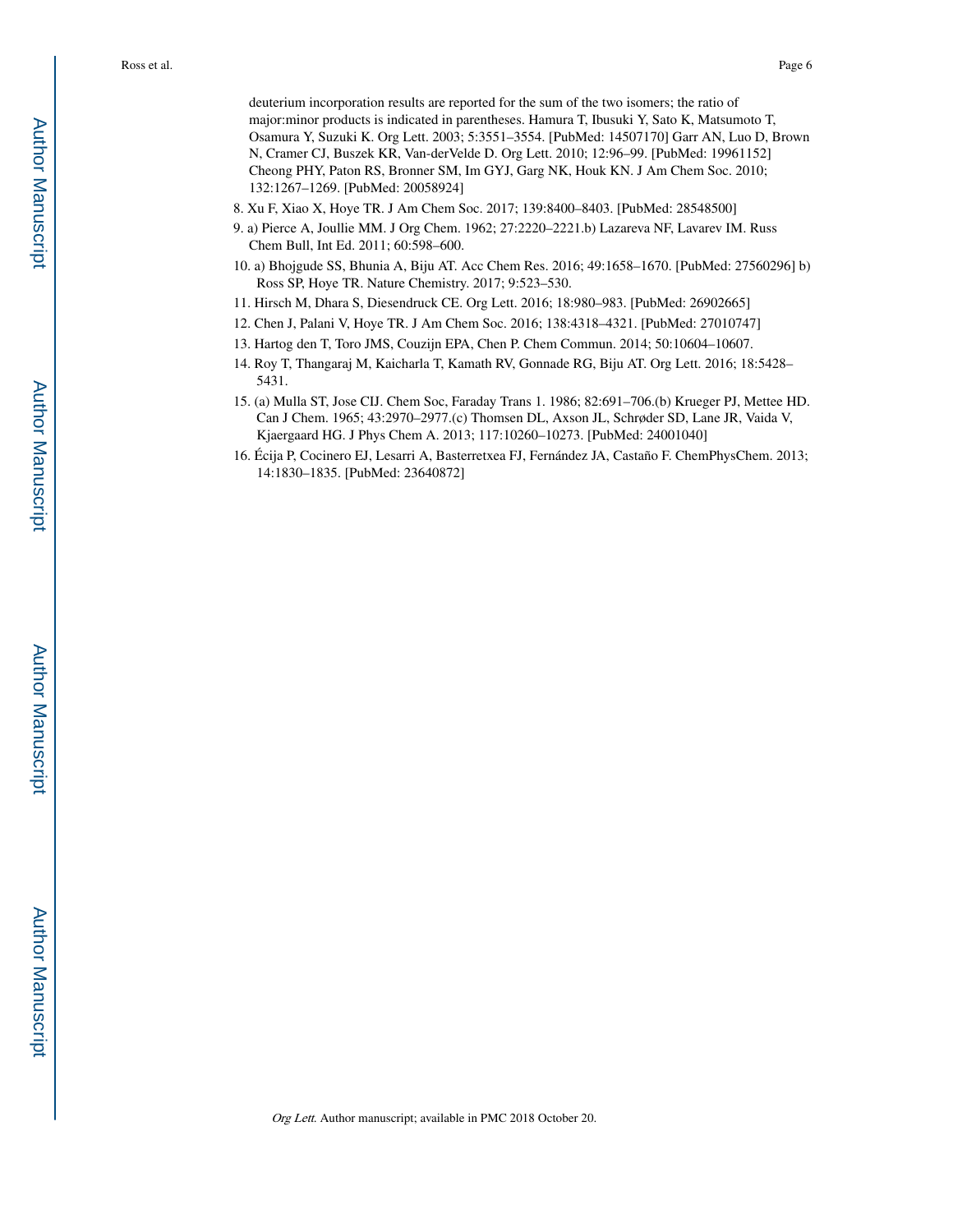



<sup>1</sup>H NMR spectra (downfield portions) of reaction mixtures in which diethylaniline and triethylanilinium derivatives 5 and 8 were formed (85 °C, 14 h).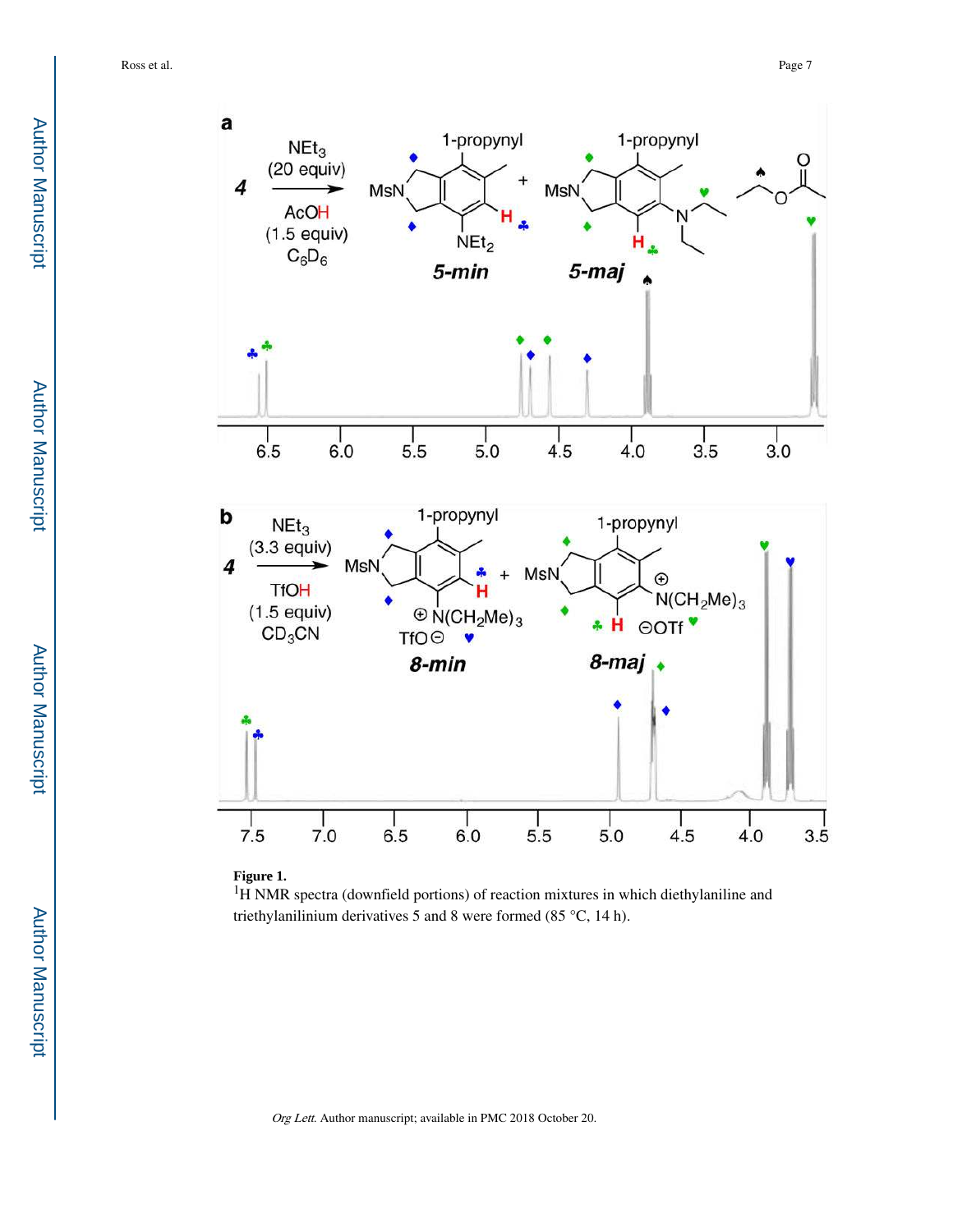

#### **Scheme 1.**

Mechanistic proposals for the reaction of tertiary amines with benzyne generated using (a) a strong base or (b) fluoride ion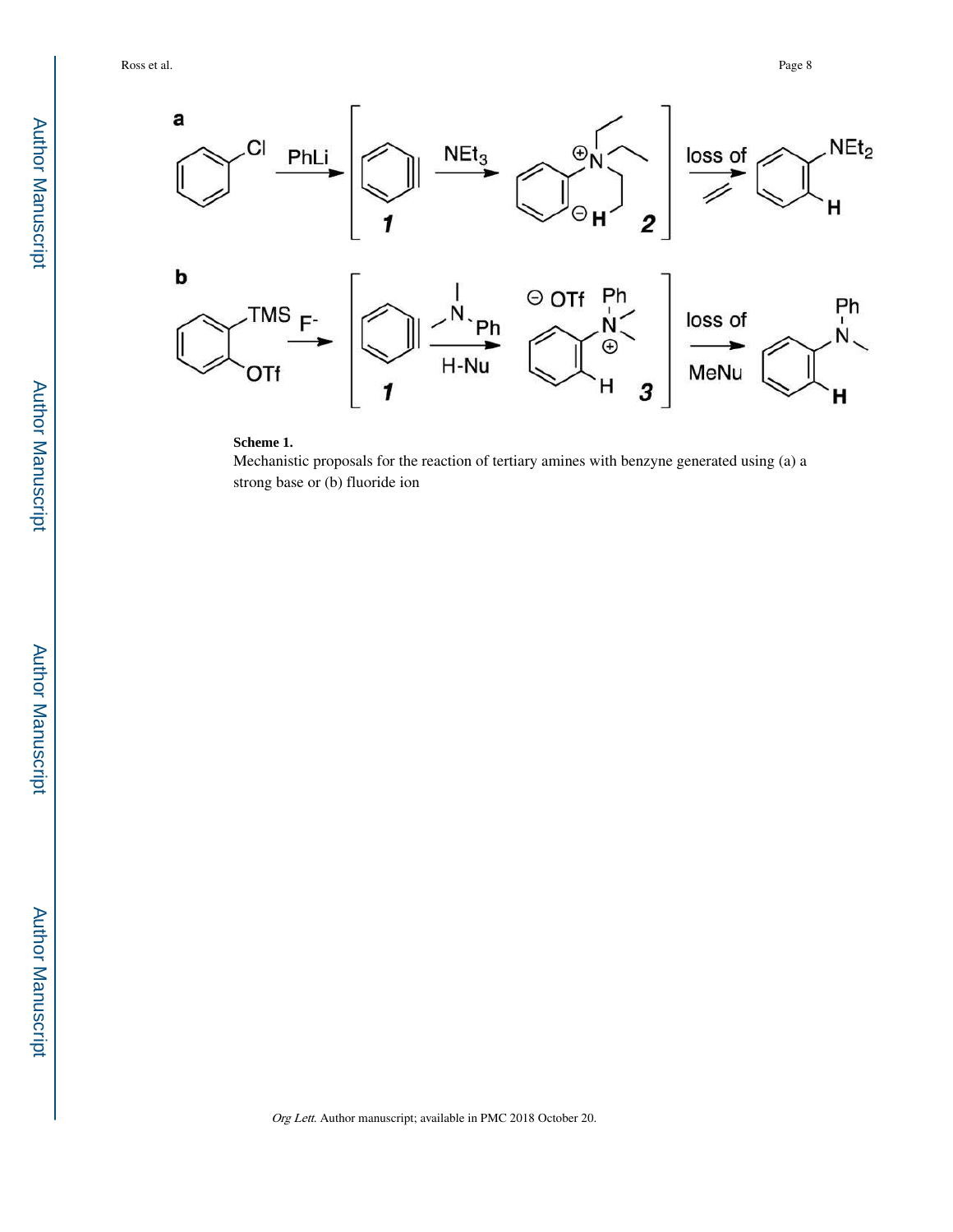

**Scheme 2. Source of the proton in the arene product and fate of the alkyl moiety for amine trapping reactions performed in chloroform and ethyl acetate** <sup>a</sup>When this experiment was performed in CDCl<sub>3</sub> each product showed >98% deuterium incorporation.  $\frac{b}{v}$ Yield (and ratio) of isolated material; for simplicity, only the major

constitutional isomer is shown. <sup>c</sup>Yield based on NMR integration (vs. added 4-nitrotoluene) of the crude reaction mixture.  $d/7\%$  relative to **9**.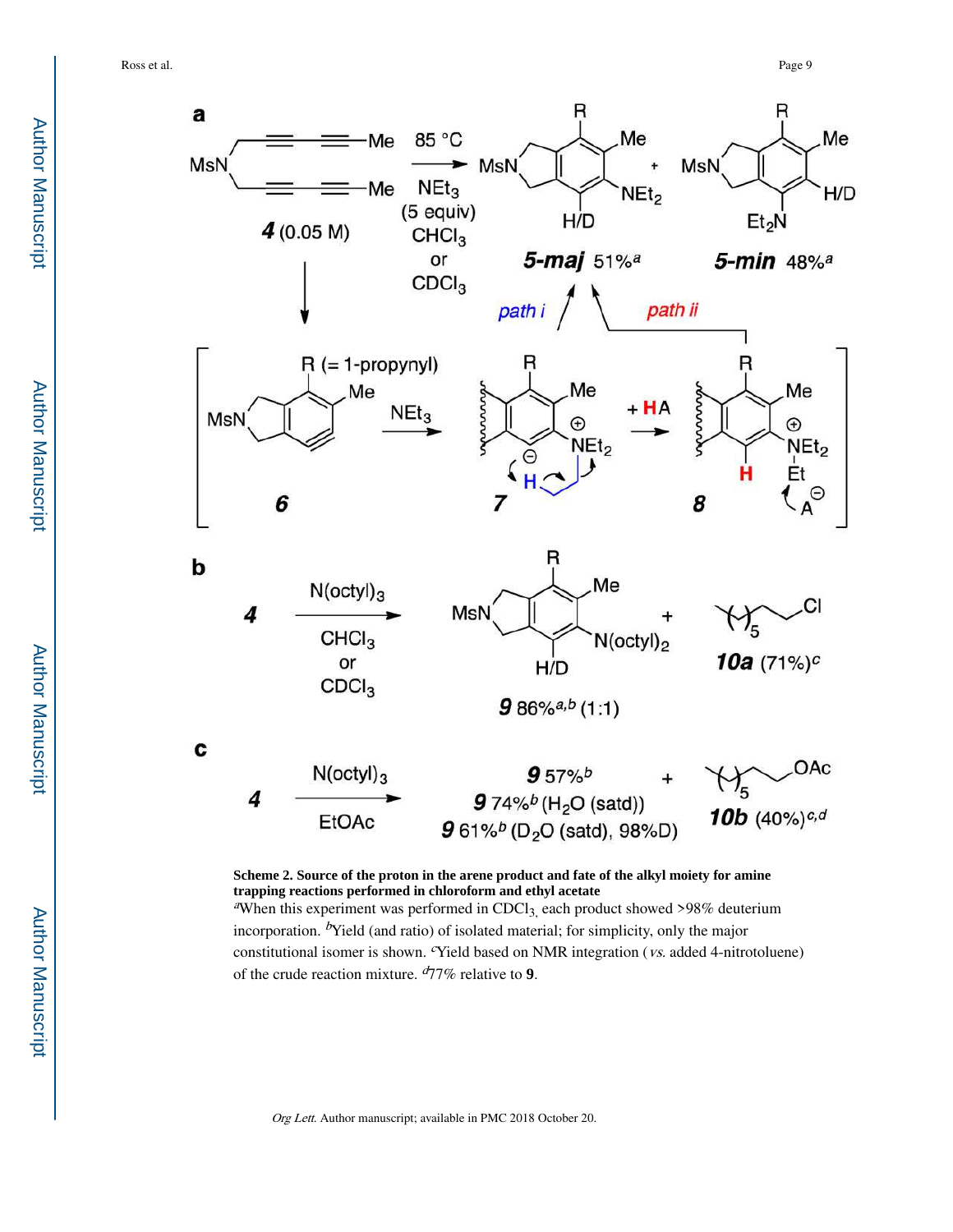

**Scheme 3. Use of** β**-aminoesters results in in-tramolecular protonation of the benzyne and elimination of an enoate**

<sup>a</sup>Yield of isolated material (a single constitutional isomer). <sup>b</sup>Yield based on NMR integration (vs. added 4-nitrotoluene) of the crude reaction mixture.